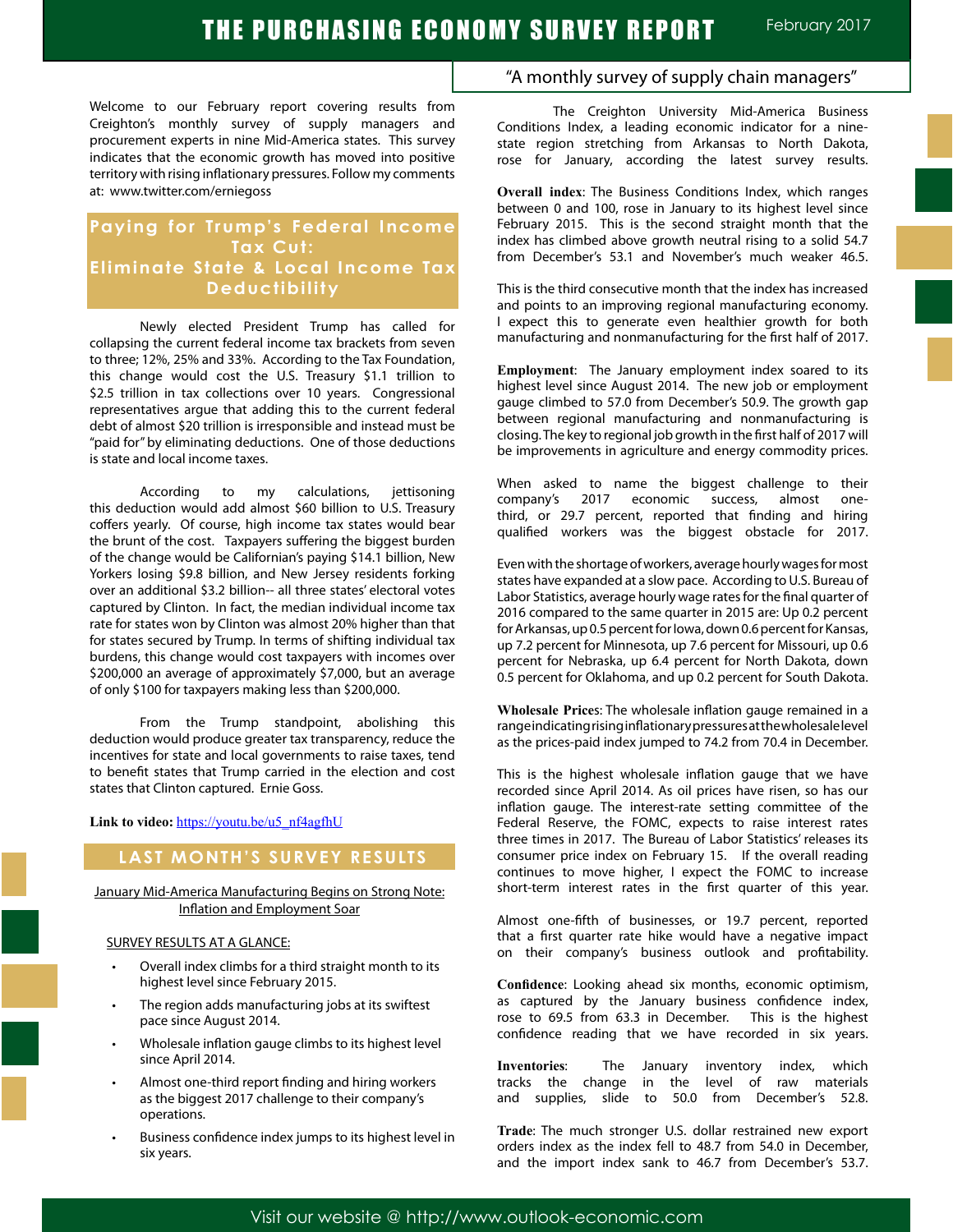# THE PURCHASING ECONOMY SURVEY REPORT

## "A monthly survey of supply chain managers"

February 2017

|                      | "A monthly survey of supply chain managers" |  |
|----------------------|---------------------------------------------|--|
| ve                   |                                             |  |
|                      |                                             |  |
| er,                  |                                             |  |
| up                   |                                             |  |
| de                   |                                             |  |
|                      |                                             |  |
|                      |                                             |  |
| ıte<br>ns            |                                             |  |
| ar.<br>YC            |                                             |  |
| ast                  |                                             |  |
| rt.<br>%)            |                                             |  |
| es:                  |                                             |  |
|                      |                                             |  |
|                      |                                             |  |
| via<br>nd            |                                             |  |
| $\rlap{.}''$ l<br>es |                                             |  |
|                      |                                             |  |
| ess.                 |                                             |  |
|                      |                                             |  |
|                      |                                             |  |
|                      |                                             |  |
|                      |                                             |  |
|                      |                                             |  |

**Other components**: Components of the January Business Conditions Index were new orders at 56.8, up from 53.6 in December; production or sales index was 56.9, up from December's 50.0; and delivery speed of raw materials and supplies fell to 53.1 from last month's 58.4.

The Creighton Economic Forecasting Group has conducted the monthly survey of supply managers in nine states since 1994 to produce leading economic indicators of the Mid-America economy. States included in the survey are Arkansas, Iowa, Kansas, Minnesota, Missouri, Nebraska, North Dakota, Oklahoma and South Dakota.

The forecasting group's overall index, referred to as the Business Conditions Index, ranges between 0 and 100. An index greater than 50 indicates an expansionary economy over the course of the next three to six months. The Business Conditions Index is a mathematical average of indices for new orders, production or sales, employment, inventories and delivery lead time. This is the same methodology, used since 1931, by the Institute for Supply Management, formerly the National Association of Purchasing Management.

## **MID-AMERICA STATES**

#### ARKANSAS

Arkansas' overall index for January rose to 55.3 from December's 53.7. Components of the index from the monthly survey of supply managers were new orders at 56.2, production or sales at 56.2, delivery lead time at 53.0, inventories at 53.3, and employment at 57.8. Expansions among non-durable goods producers more than offset continuing weak conditions reported by durable goods manufacturers in the state.

#### IOWA

The January Business Conditions Index for Iowa climbed to 51.8 from 51.7 in December. Components of the overall index from the monthly survey of supply managers were new orders at 55.1, production or sales at 55.1, delivery lead time at 51.8, employment at 54.2, and inventories at 42.8. Iowa durable goods manufacturers, including metal producers and agriculture equipment manufacturers, continue to shed jobs. On the other hand, nondurable goods producers are adding jobs but at a slow pace.

#### **KANSAS**

The Kansas Business Conditions Index for January increased to53.2 from 51.1 in December. Components of the leading economic indicator from the monthly survey of supply managers were new orders at 55.5, production or sales at 55.9, delivery lead time at 52.3, employment at 55.7, and inventories at 47.0. Durable goods manufacturers in the state, including machinery producers, are experiencing pullbacks in the economic activity. On the other hand, non-durable goods producers, including food processors, are expanding business activity.

#### MINNESOTA

The January Business Conditions Index for Minnesota jumped to 54.7 from December's 52.3. Components of the overall January index from the monthly survey of supply managers were new orders at 55.4, production or sales at 57.1, delivery lead time at 52.8, inventories at 51.5, and employment at 57.2. Minnesota durable goods manufacturers, including metal producers and agriculture equipment manufacturers, continue to shed jobs. On the other hand, non-durable goods producers including food processors, are adding jobs but at a solid pace.

The nation added 227,000 jobs in January, well abo expectations.

- January U.S. wages grew by only 2.5% from a year earlig and below the 2.7% expected.
- The nation's unemployment rate for January ticked to 4.8% from 4.7% in December.
- For the 41st straight year, 1976-2016, the U.S. ran a trade deficit.

#### MISSOURI

- **Repatriation**: Signals from Congress to reduce corpora tax rates on foreign earnings for U.S. corporation brought home. It will increase the value of the U.S. dolla
- CPI: On March 15, BLS releases CPI for February. YO growth (core) above the Fed target of 2.0% for the pa 17 months.
- **Jobs:** On March 10, BLS releases its February jobs repo A strong year-over-year wage growth number (>3.0%) could push the Federal Reserve to raise interest rat later in the month.

The January Business Conditions Index for Missouri declined to 53.7 from December's 57.1. Components of the overall January index from the survey of supply managers were new orders at 54.9, production or sales at 55.2, delivery lead time at 51.6, inventories at 53.4, and employment at 53.8. Missouri's durable goods manufacturers, including machinery producers, are experiencing pullbacks in the economic activity. On the other hand, non-durable goods producers, including food processors, are expanding business activity.

> • Congressional Representative Robert Goodlatte (R-VA) v H.R. 29 has proposed repealing the U.S. income tax and replace it with "something to be thought up by 2021 am all for cutting income taxes but this proposal mak no sense.

Survey results for February will be released on the first busine day of next month, March 1.

Follow Goss on twitter at http://twitter.com/erniegoss For historical data and forecasts visit our website at: http://www2.creighton.edu/business/economicoutlook/

#### NEBRASKA

The January Business Conditions Index for Nebraska expanded to 56.9 from 55.3 in December. Components of the index from the monthly survey of supply managers were new orders at 56.5, production or sales at 57.1, delivery lead time at 53.6, inventories at 58.1, and employment at 53.6. Both durable and non-durable goods manufacturers expanded business activity in the state but at a slow pace for the month. Nebraska food processors, on the other hand, advanced at a healthy pace.

#### NORTH DAKOTA

After moving above growth neutral for December, North Dakota's overall, or Business Conditions Index, slipped below the threshold for January. The index fell to 49.7 from 51.0 in December. Components of the overall index were new orders at 54.7, production or sales at 54.1, delivery lead time at 51.1, employment at 52.1, and inventories at 36.7. North Dakota's durable goods manufacturers, including machinery producers, are experiencing pullbacks in the economic activity. On the other hand, non-durable goods producers, including food processors, are expanding business activity but at a slow pace.

#### OKLAHOMA

After moving above growth neutral for seven straight months Oklahoma's Business Conditions Index moved above the threshold for the month. The January index increased to 52.3 from 48.8 in December. Components of the overall January index from a survey of supply managers in the state were new orders at 55.5, production or sales at 51.4, delivery lead time at 52.2, inventories at 46.7, and employment at 55.6. Oklahoma's durable goods manufacturers, especially metal producers, are shedding jobs and business activity. On the other hand, non-durable goods manufacturers, including food processors, continue to expand business activity.

#### SOUTH DAKOTA

The Business Conditions Index for South Dakota improved to 57.2 from December's 56.5. Components of the overall index for the January survey of supply managers in the state were new orders at 56.9, production or sales at 57.0, delivery lead time at 53.6, inventories at 58.8, and employment at 59.7. The state's manufacturing sector, especially nondurable goods producers, are expanding at a solid pace as durable or heavy manufacturers reduce hiring in the state.

## **THE BULLISH NEWS**

- • Federal Reserve Chair Janet Yellen saw her shadow at the rate setting committee meeting in February and announced no rate hike. This was a mistake in my judgment.
- • Both Creighton's and the ISM's manufacturing index (PMI) rose sharply for January.

## **THE BEARISH NEWS**

## **WHAT TO WATCH**

l

Ï

## **Goss Eggs (Recent Dumb Economic Moves)**